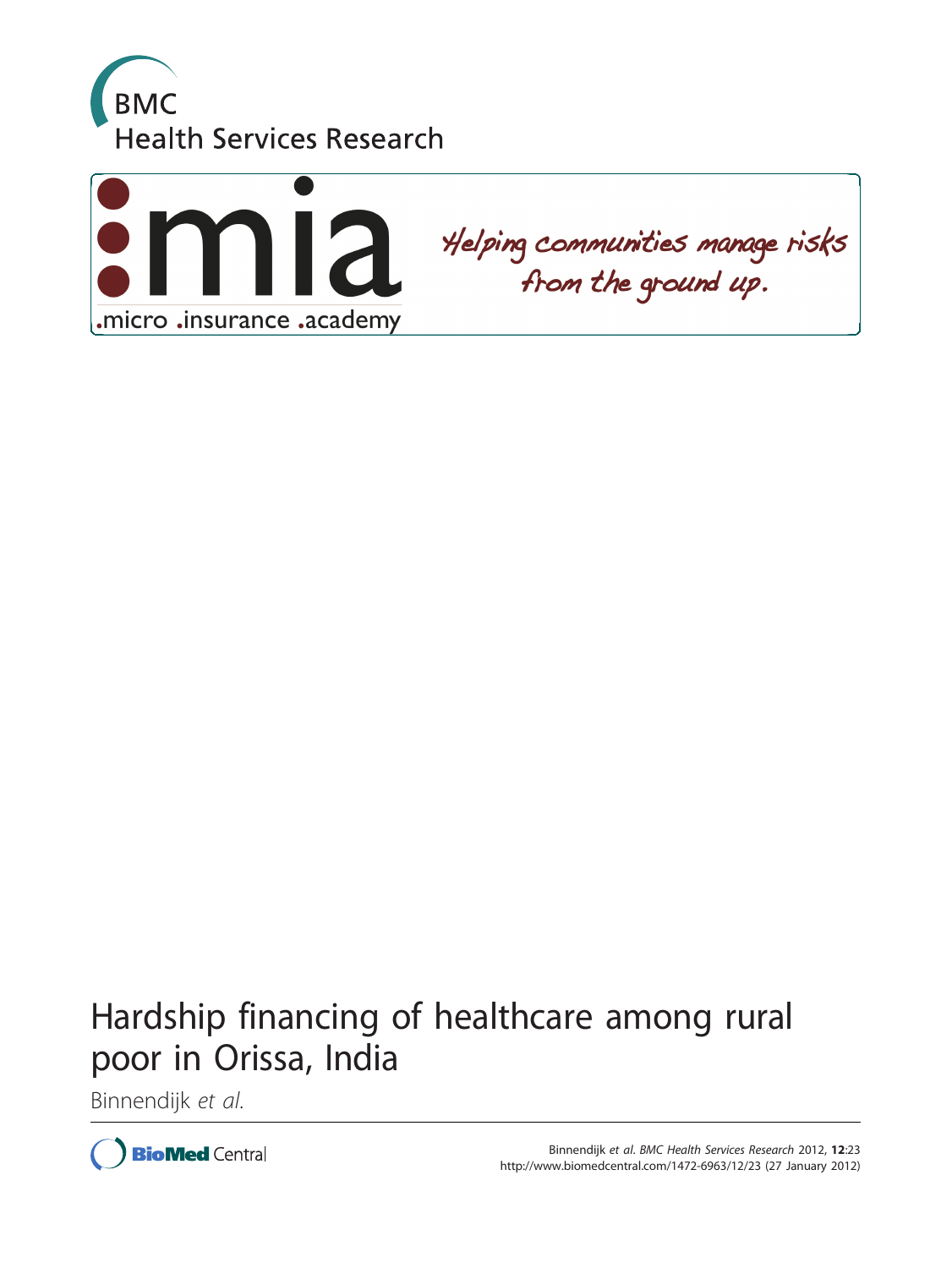

# **RESEARCH ARTICLE Example 2018 12:30 THE Open Access**



# Hardship financing of healthcare among rural poor in Orissa, India

Erika Binnendijk<sup>1</sup>, Ruth Koren<sup>2</sup> and David M Dror<sup>1,3\*</sup>

# Abstract

**Background:** This study examines health-related "hardship financing" in order to get better insights on how poor households finance their out-of-pocket healthcare costs. We define hardship financing as having to borrow money with interest or to sell assets to pay out-of-pocket healthcare costs.

Methods: Using survey data of 5,383 low-income households in Orissa, one of the poorest states of India, we investigate factors influencing the risk of hardship financing with the use of a logistic regression.

Results: Overall, about 25% of the households (that had any healthcare cost) reported hardship financing during the year preceding the survey. Among households that experienced a hospitalization, this percentage was nearly 40%, but even among households with outpatient or maternity-related care around 25% experienced hardship financing. Hardship financing is explained not merely by the wealth of the household (measured by assets) or how much is spent out-of-pocket on healthcare costs, but also by when the payment occurs, its frequency and its duration (e.g. more severe in cases of chronic illnesses). The location where a household resides remains a major predictor of the likelihood to have hardship financing despite all other household features included in the model.

**Conclusions:** Rural poor households are subjected to considerable and protracted financial hardship due to the indirect and longer-term deleterious effects of how they cope with out-of-pocket healthcare costs. The social network that households can access influences exposure to hardship financing. Our findings point to the need to develop a policy solution that would limit that exposure both in quantum and in time. We therefore conclude that policy interventions aiming to ensure health-related financial protection would have to demonstrate that they have reduced the frequency and the volume of hardship financing.

# 1. Background

While we know that the biggest part of health expenditures in India is paid by health-seekers themselves when getting care, we know much less about how those costs are met. Evidence confirms that out-of-pocket spending on healthcare absorb more than one quarter of household resources net of food costs in at least one-tenth of all households in India [\[1](#page-12-0)]. All over India, the level of out-of-pocket spending is 69.5% of total health expenditures [[2\]](#page-12-0). This considerable burden warrants a better understanding of how poor households finance these out-of-pocket healthcare costs. This article focuses on this very question, using data from Orissa, where out-



The literature dealing with financing of out-of-pocket healthcare cost includes definitions of "catastrophic" healthcare expenditures when spending exceeds an essentially arbitrary threshold. Xu et al. [[3\]](#page-12-0) fix the threshold at 40% of disposable income net of subsistence needs; Russell [\[4\]](#page-12-0) and Van Doorslaer et al. [\[1\]](#page-12-0) use a threshold of 10% of total annual household income. However, these methods fail to recognize that a uniform threshold might represent varying levels of hardship. For example, spending 10% by a poor household could mean withdrawing a child from school or skipping a meal, while the same spending level would not entail any immediate consequence for a richer household [[5,6](#page-12-0)]. Also the timing of the payment could cause different cash-flow problems. As most rural poor households in India have irregular flows of income, they would find it easier to pay during



© 2012 Binnendijk et al; licensee BioMed Central Ltd. This is an Open Access article distributed under the terms of the Creative Commons Attribution License [\(http://creativecommons.org/licenses/by/2.0](http://creativecommons.org/licenses/by/2.0)), which permits unrestricted use, distribution, and reproduction in any medium, provided the original work is properly cited.

<sup>\*</sup> Correspondence: [daviddror@socialre.org](mailto:daviddror@socialre.org)

<sup>&</sup>lt;sup>1</sup> Institute of Health Policy and Management, Erasmus University Rotterdam, P.O. Box 1738, 3000 DR Rotterdam, The Netherlands

Full list of author information is available at the end of the article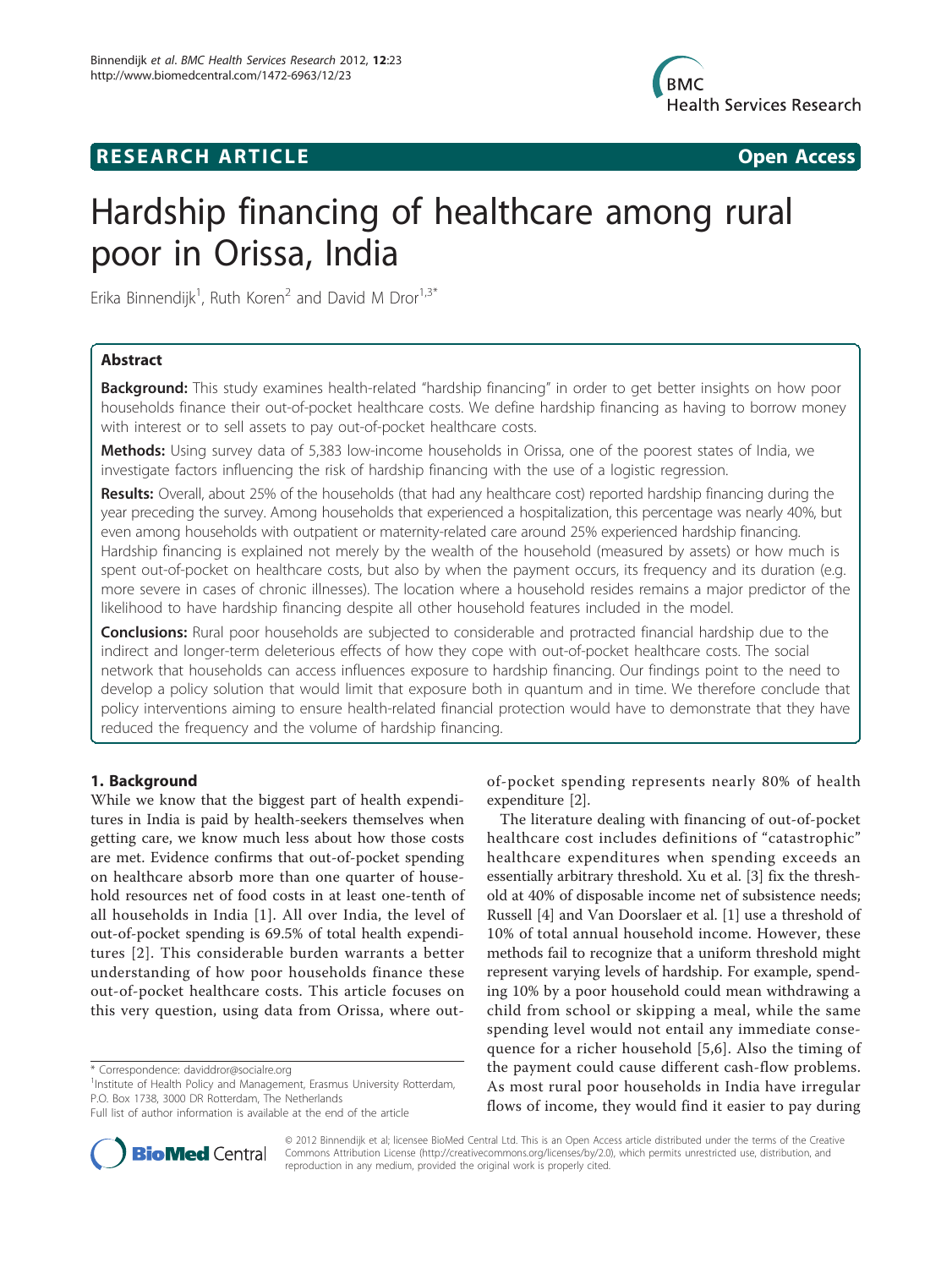harvest season (when they have income from selling the crop or from work as agricultural labourers) than in other times of the year. Morduch and Rutherford [[7](#page-12-0)] reported this cash-flow pattern to hold true in most lowincome countries.

We therefore assess the hardship a household faces as a consequence of health expenses not merely by the amount spent, but by the additional costs to the direct cost of healthcare related to how the out-of-pocket spending is financed. This is in line with notions put forward by Flores et al. [\[8](#page-12-0)] and Kruk et al. [[5](#page-12-0)].

Three sources of financing out-of-pocket healthcare costs can be distinguished: paying from current income or savings; borrowing with zero interest (e.g. from family and friends), and borrowing with interest or selling assets. The first two categories may be regarded as less burdensome than the third [\[5,9,10\]](#page-12-0), because selling assets or borrowing money with interest usually entails a cost. This cost is selfexplanatory in the case of interest on loans [[11](#page-12-0)]. Selling assets also generates costs, such as losses when assets are sold at less than optimal price, or future income loss due to the sale of income-generating assets (like land or livestock). Thus, we say that households incur "hardship financing" when they are exposed to a less stable or worsened financial state brought about by additional costs/ losses due to borrowing or selling assets. This definition follows Kruk et al. [\[5](#page-12-0)], with the notable modification that we only consider borrowing with interest instead of any borrowing. Our adjustment is in agreement with previous findings [\[12](#page-12-0)] and with our investigations that confirmed that borrowing from family/friends for healthcare purposes is indeed mostly interest-free.

Many of the previous publications regarding the financing sources for out-of-pocket payments for healthcare in developing countries, and in India, are related to financing of care for specific diseases [\[4,13](#page-12-0)-[19](#page-12-0)] and mostly based on small-scale surveys. Some studies look at specific population segments [\[9,20](#page-12-0)], others used data available on a whole country level [\[5,8,10,21\]](#page-12-0). Kruk et al. [\[5](#page-12-0)], whom we follow in the definition of "hardship financing", looked at nationally representative household surveys of 40 low- and middleincome countries, whereas we look at rural (and largely tribal) poor in three districts of Orissa, one of the poorest states in India. By focusing on this target population, we examine hardship financing of out-of-pocket payments for healthcare expenditures among the most vulnerable segment of society in India. Our goal is to identify the parameters affecting households' risk to resort to hardship financing.

# 2. Methods

# 2.1. Setting and Sampling

We used data from a household survey undertaken early in 2009 in the rural areas of Kalahandi, Khorda, and

Page 2 of 13

Malkangiri districts of the state of Orissa. Orissa, the eleventh largest state of India by population (41,947,358) with 83% of population being rural [[22](#page-12-0),[23](#page-12-0)], is located on the Bay of Bengal at the east coast of India. The average monthly per capita consumer expenditure (MPCE) of INR459 (PPP\$30.6) for rural Orissa, is the lowest of all states [[24](#page-12-0)]. The household survey questionnaire was translated into Oriya (the local language), back translated for verification, and pre-tested among 80 households in the area. Surveyors who spoke local dialects fluently conducted the survey.

We followed a three-stage sampling procedure. (i) The sites in Orissa were selected due to a relationship with 11  $NGOs<sup>1</sup>$  that invited the research team to conduct a baseline study (prior to launching a development project among their members). (ii) Within each district, villages were selected randomly from among those selected by the NGOs for the development project (27 villages in Kalahandi, 22 in Khorda, 31 in Malkangiri). (iii) Stage three entailed random sampling of two equal sub-cohorts in each village: 'member households' and 'non-member households' (comparator group). Member households (i.e. households that included at least one person who was a member of a Self-Help Group (SHG<sup>2</sup>) linked to one of the respective NGOs) were selected randomly out of the membership list. Non-member households were sampled randomly with the use of line sampling (from the centre of the village 4 lines were drawn in the four winds directions, "the four winds technique") [[25](#page-12-0)]. We interviewed a total of 5,383 households representing 25,606 individuals (with a similar number of member and non-member households in every village, totalling 2,688 member and 2,695 non-member households and with a similar number of households from each district, totalling 1820 households from Kalahandi, 1763 households from Khorda and 1800 households from Malkangiri). 100% of the sample interviewed was rural.

At the time of the rollout of the survey there was no local ethics committee in place in Orissa, India. We however held a two-day workshop in preparation of the study in which we discussed the ethical aspects of the study with scholars and senior scholars from India. Informed consent of the respondents was obtained at the beginning of the interviews and we kept participants' names confidential in data recording and analysis.

# 2.2. Data

The household survey questionnaire included questions on socioeconomic status: education of household head, occupation of household head, source of drinking water, toilet facility and caste. Under the Constitution of India, the government has "scheduled" certain backward Indian classes or groups [hence Scheduled Castes [\[26](#page-12-0)] or Scheduled Tribes [[27\]](#page-12-0), and "Other backward castes"],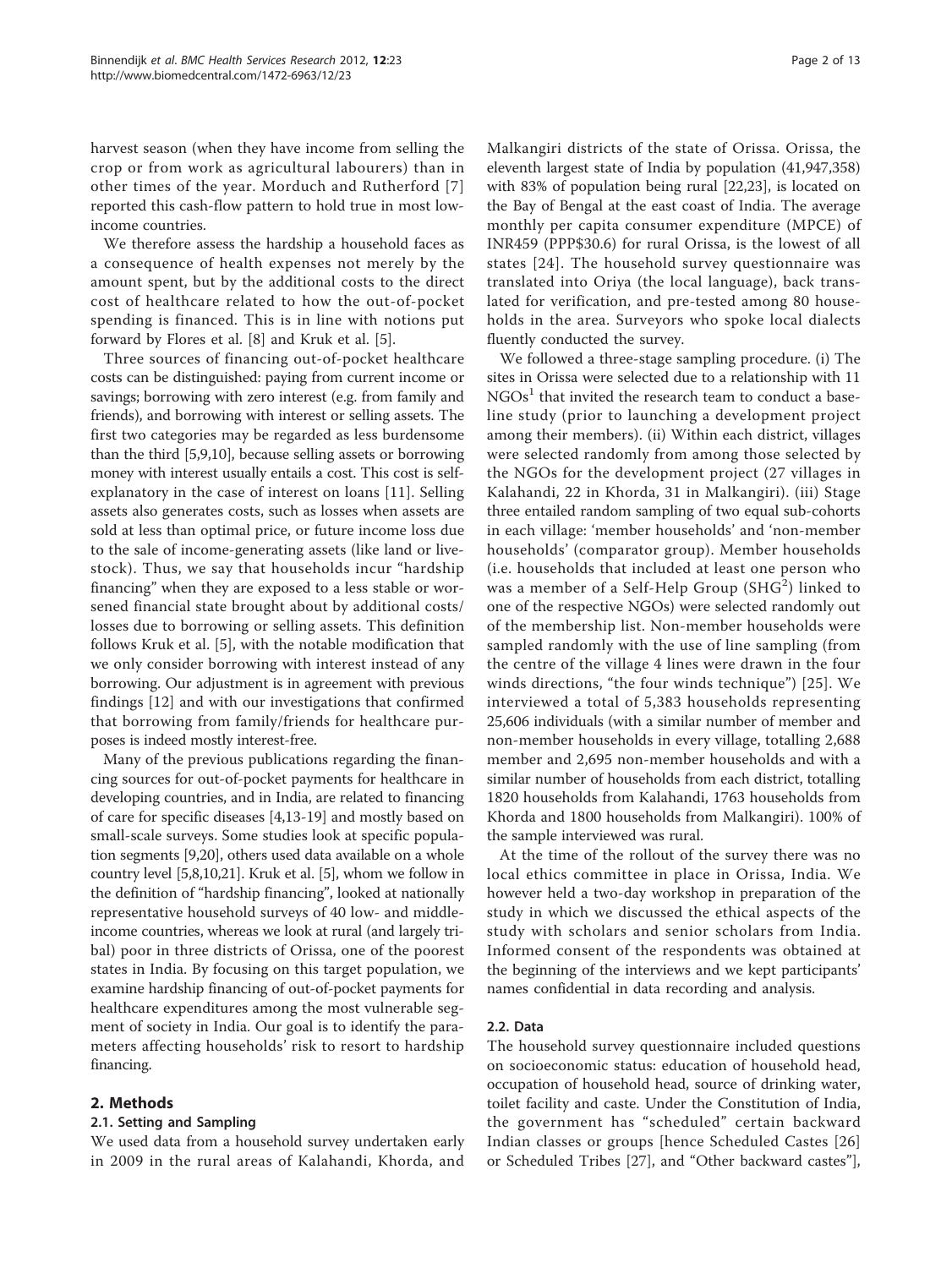with the view to promoting their welfare. Scheduled Tribes (Tribals or Adivasis) are mostly not Hindu and thus out of the caste system and are considered the most disadvantaged economically. Scheduled Castes (Dalits and those sometimes labelled "Untouchable") are considered at the bottom of caste hierarchy. The list of Other Backward Castes is quite dynamic and changes from time to time in many states. All other castes are described here as General Caste.

For household income, we followed the method adopted by the Indian National Sample Survey Organization to obtain a proxy (monthly per capita consumer expenditure) through questions on many items of household expenditure (expenditures on food, clothing, fuel, etc.) [\[24](#page-12-0)]. In our study, unlike the National Sample Survey Organization, we did not include health expenditure, because we seek to identify patterns of financing of healthcare [\[6,8](#page-12-0)]. We label this proxy for socioeconomic status as "income-proxy".

We also developed an asset-index as proxy for socioeconomic status by performing a principal component analysis (PCA) on various aspects of household assets, following the guidelines of Vyas and Kumaranayake [\[28](#page-12-0)]. PCA is a statistical technique used for data reduction. We included the following variables: house type, source of lighting, way of cooking, land ownership, various consumer durables (radio, motor cycle, telephone, etc.), possession of animals (cattle, sheep, chickens, etc.). Size of land and possession of animals were included as continuous variables, the other variables as binary (yes/no) variables. We then used the factor scores of each of the variables from the first principal component as weights and computed a total for each household: the household's socioeconomic score. Characteristic of this score is that it has a mean equal to zero and a standard deviation equal to one; the higher the score, the higher the implied socioeconomic status or wealth of that household. As we deal in this paper with health-related issues, source of drinking water and toilet facility were not included in the PCA given their possible direct relation with health status [[28,29\]](#page-12-0).

Besides indicators of socioeconomic status, the household survey questionnaire included questions on healthcare utilization and cost. The households were asked whether they had incurred expenditures for outpatient care, hospital admittances and maternity-related care in the year preceding the survey. Hospital admittances reflected cases with inpatient stay exceeding 24 hours. Stays in hospital of less than 24 hours were counted under outpatient care, together with consultations with a healthcare practitioner, and payment for medicines or tests in an outpatient setting. Maternity-related utilization included delivery and pre- and post-natal care. Respondents were asked to estimate total direct medical expenditures of the household in the year preceding the survey, as well as the expenditures for hospital admittances in the household in the year preceding the survey. More detailed information on outpatient care utilization and cost was queried for one month preceding the survey. Chronic illness in the household was identified by a set of questions related to symptoms, length of illness and regular medicine use.

We asked households also what hospital they would go to in case of a hospitalization of more than 24 hours, what kind of hospital this is, and the distance (travel time in minutes) to this hospital. Similar questions were asked related to the practitioner for outpatient care.

Households that reported healthcare costs for hospitalizations, outpatient care, or maternity-related care during the year preceding the survey were asked how they financed each type of these cost. Sources of financing included using current income, money received as gift, savings, money obtained from selling assets, money obtained through borrowing (borrowing options included relatives, friends/neighbours, bank, moneylender, or microfinance e.g. local microfinance institution or SHG), health insurance, and other sources. Households could report as many sources of financing as relevant. With respect to borrowing we also queried how much was borrowed from each of these sources to pay for healthcare costs. In this paper we ignore three sources since they turned out to be negligible (e.g. 1.4% of households with any health expenditure reported gifts, 0.02% reported health insurance and 0.7% reported "other").

We categorized a combination of financing sources as hardship financing: selling assets or borrowing money with interest from bank, microfinance or moneylender. If a household had reported using at least one of these financing sources, this household was categorized as having had hardship financing. Households that reported using only current income and/or savings and/or borrowing from relatives or friends/neighbours were defined as having had no hardship financing.

### 2.3. Analysis

We investigated factors influencing the risk of households to need hardship financing when paying for healthcare costs with the use of a multivariate analysis. We applied a logistic regression (logit model) as the outcome variable is a binary variable (yes/no hardship financing). Only households that had healthcare costs in the year preceding the survey were included in the regression. The explanatory variables were included in the model in a stepwise inclusion procedure

Data is analyzed using STATA version 11. The unit of analysis is the household, reflecting the fact that in rural low-income countries, many decisions on paying for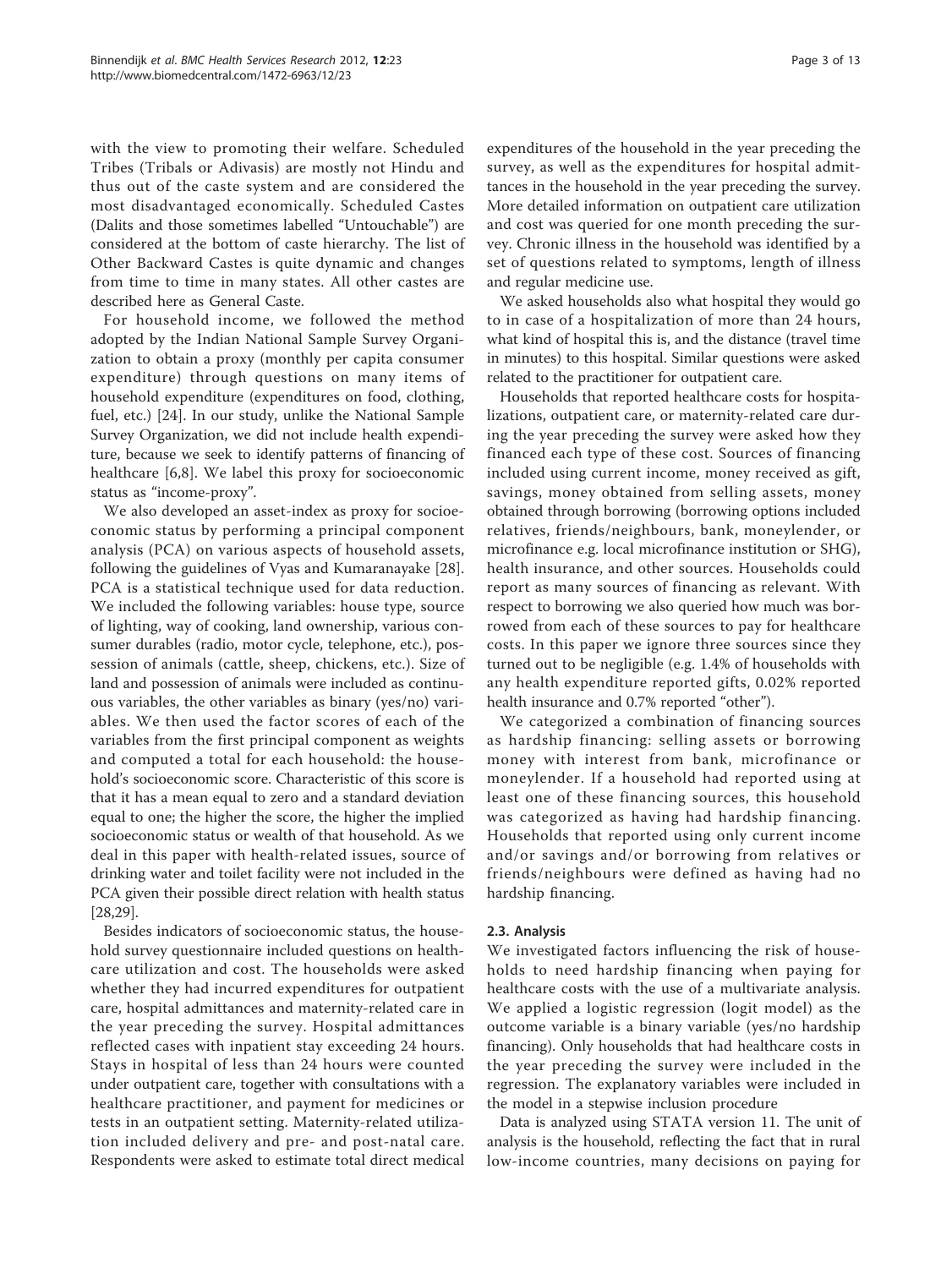<span id="page-4-0"></span>healthcare are taken at that level rather than by individuals [\[30](#page-12-0)].

Statistical significance of difference has been shown at levels of 10%, 5% and 0.1% throughout the paper. When ANOVA is used we show significance with \*, \*\* and \*\*\* respectively; when Pearson Chi-square is used we show significance with<sup>+</sup>, <sup>++</sup> and<sup>+++</sup> respectively. In case of the logistic regression statistical significance of the coefficient (Z-test) is shown at levels of 5%, 1% and 0.1% with \*, \*\* and \*\*\* respectively.

All amounts, reported in Indian Rupee (INR) during the survey, were converted into international dollars (Purchasing Power Parity, PPP\$) using the exchange rate of PPP\$1 = INR 16.389 for 2009 [[31](#page-12-0)].

## 3. Results

### 3.1. Socioeconomic profile

The socioeconomic profile of the sampled population is summarized in Table 1. The majority of the studied population is from Scheduled Caste or Tribe. The majority of the household heads have no or very little education and work as daily wage labourers or are selfemployed in agriculture. The income of our sampled population in Orissa was on average below the extreme poverty anchor of PPP\$1.08 per person and day (defined by the World Bank in 1993, equalling PPP\$1.71 p.p.p.d. when adjusted to the survey year 2009 and to India) [[32,33\]](#page-12-0). Most households have no toilet and get drinking water from a shared tap in the village or hand pump/ well. The households consist on average of 4.8 persons of which 8% are infants (0-4 years old) and 8% are elderly (60 years and older).

The socioeconomic status indicators from the National Sample Survey Organization for rural Orissa show similar patterns as our aggregated total population (table 1): income-proxy PPP\$ 28.9 p.p.p.m., household size 4.6 persons) [[24\]](#page-12-0).

3.2. Morbidity, healthcare availability, utilization and cost Information on morbidity, availability of healthcare, utilization of healthcare and healthcare expenditures of the sampled population are summarized in Table [2](#page-5-0).

Around 85% of the sampled households had health expenditures in the year preceding the survey, and almost 24% of households had to meet hospitalization costs in the same period. Around 10% of the sampled households have a chronically ill person in the household.

Average health expenditures represented about 9% of the average income-proxy for the sampled population (income-proxy p.p.p.m. and household size table 1 total health expenditure for the household last year table [2](#page-5-0)).

Households usually go to a public facility for hospitalizations of more than 24 hours. In about half of the cases

| Page 4 of 13 |  |  |
|--------------|--|--|
|              |  |  |

### Table 1 Demographics & socioeconomic status

|                                           | Mean $(\pm$ SE) <sup>a</sup> |  |  |
|-------------------------------------------|------------------------------|--|--|
| Income-proxy p.p.p.m (PPP\$) <sup>b</sup> | 32.41 (± 0.29)*****          |  |  |
| Asset-index <sup>c</sup>                  | $0.00 \ (\pm 0.03)^{***}$    |  |  |
| Household size                            | 4.76 (± 0.02)*****           |  |  |
| Ratio infants (0-4) in household          | 0.082 ( $\pm$ 0.002)****     |  |  |
| Ratio elderly (60 and older) in household | $0.075 \ (\pm 0.002)^{***}$  |  |  |
|                                           | % of total                   |  |  |
| Caste <sup>d</sup>                        |                              |  |  |
| Scheduled Tribe                           | 30.0                         |  |  |
| Scheduled Caste                           | 22.3                         |  |  |
| Other Backward Caste                      | 31.3                         |  |  |
| General Caste                             | 16.5                         |  |  |
| Education level household head            |                              |  |  |
| No education                              | 51.4                         |  |  |
| Class $1-5$                               | 22.2                         |  |  |
| $Class 6-10$                              | 23.8                         |  |  |
| Class 11 and higher                       | 2.7                          |  |  |
| Occupation household head                 |                              |  |  |
| Self-employed agriculture                 | 38.7                         |  |  |
| Self-employed business/trade              | 16.1                         |  |  |
| Regular Salaried employee                 | 4.6                          |  |  |
| Daily wage labourer                       | 30.8                         |  |  |
| Not working                               | 9.9                          |  |  |
| Source of drinking water                  |                              |  |  |
| Own tap                                   | 9.9                          |  |  |
| Shared tap                                | 53.9                         |  |  |
| Hand-pump/well                            | 36.2                         |  |  |
| Toilet facility                           |                              |  |  |
| Own flush toilet                          | 4.4                          |  |  |
| Own pit toilet                            | 4.9                          |  |  |
| Shared toilet                             | 1.0                          |  |  |
| No toilet                                 | 89.7                         |  |  |

 $a$  SE = Standard Error.

 $<sup>b</sup>$  Income is proxied as monthly per capita consumer expenditure through</sup> questions on many items of household expenditure and expressed in Purchasing Power Parity International Dollar.

<sup>c</sup> Asset-index is a proxy for socioeconomic status based on various aspects of household assets. The index is calculated using a principal component analysis (PCA).

<sup>d</sup> Caste is a proxy for socioeconomic status in India. Scheduled Castes (Dalits and those sometimes labelled "untouchable") are considered at the bottom of caste hierarchy. The list of Other Backward Castes is quite dynamic and changes from time to time in many states. All other castes are described here as General Caste.

they go to a public facility for outpatient care. To go to the facility where they would go to for a hospitalization takes a little bit more than 50 minutes travel time; the facility for outpatient care is on average 30 minutes away from their homes.

In Additional Files [1](#page-11-0) and [2](#page-11-0) the same information of Table 1 and [2](#page-5-0) is shown separate for the member and nonmember sub-cohorts (defined in the methods section). The difference between SHG members and non-members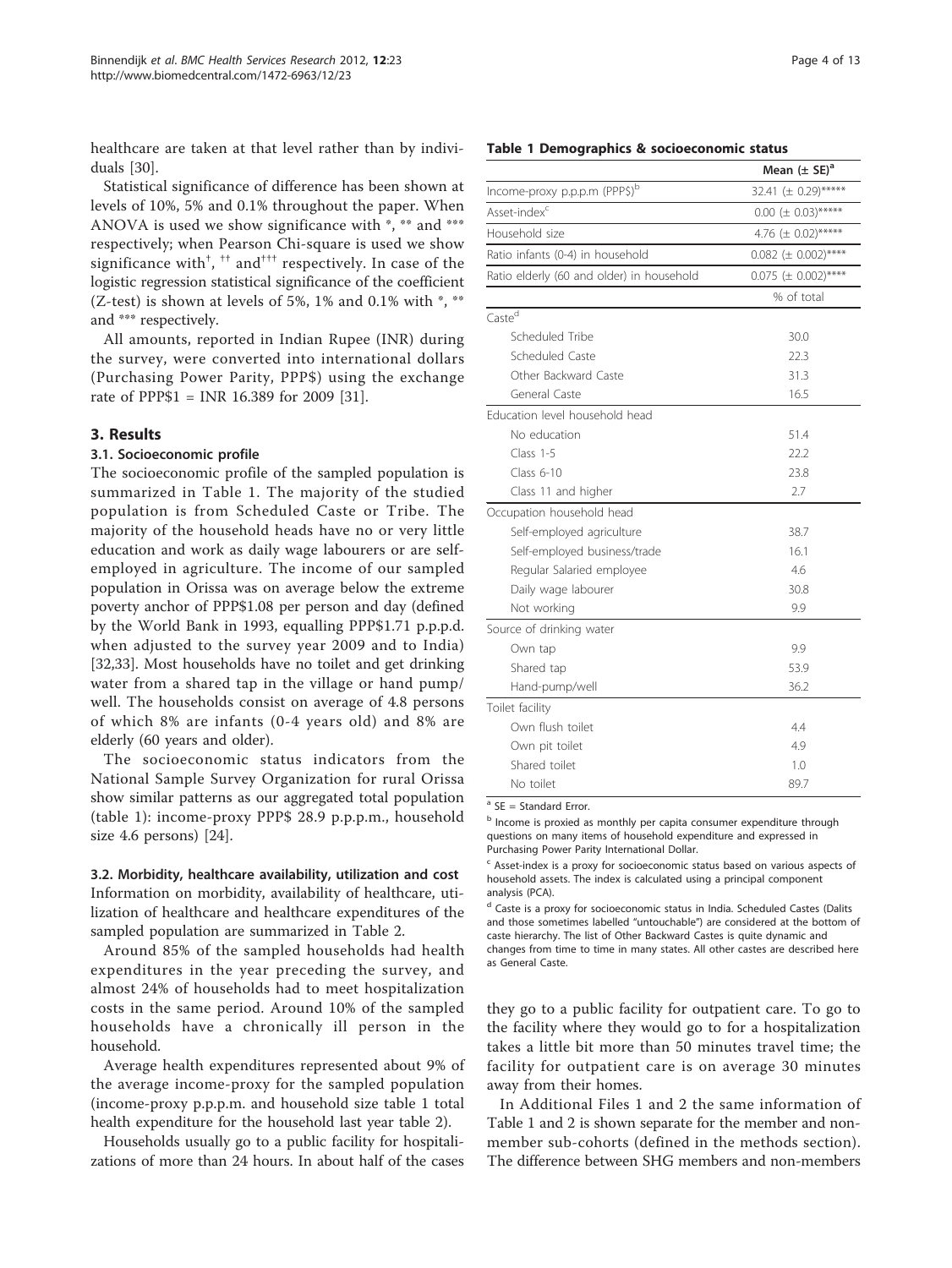|                                                                       | Mean $(\pm$ SE) <sup>a</sup> |
|-----------------------------------------------------------------------|------------------------------|
| Total health expenditure last year for household (PPP\$) <sup>b</sup> | $167.34 \ (\pm 5.14)$        |
| Distance to preferred hospital (in minutes)                           | 52.48 ( $\pm$ 0.54)          |
| Distance to preferred primary care practitioner (in minutes)          | 30.40 ( $\pm$ 0.40)          |
|                                                                       | % of total                   |
| Household with chronic ill person                                     | 10.5                         |
| Household with hospitalization costs last year                        | 23.5                         |
| Household with outpatient care costs last year                        | 83.8                         |
| Household with maternity costs last year                              | 14.4                         |
| Household with any healthcare costs last year                         | 85.1                         |
| Hospital household usually goes to                                    |                              |
| Private                                                               | 6.3                          |
| Public                                                                | 93.7                         |
| Preferred primary care practitioner household usually goes to         |                              |
| Traditional healer                                                    | 36.6                         |
| Government facility                                                   | 50.4                         |
| Unqualified private doctor (non-MBBS) <sup>c</sup>                    | 7.6                          |
| AYUSH practitioner <sup>d</sup>                                       | 3.2                          |
| Qualified private doctor/specialist (MBBS)                            | 2.2                          |

#### <span id="page-5-0"></span>Table 2 Morbidity, healthcare availability, utilization and cost in the sampled population

 $a$  SE = Standard Error.

<sup>b</sup> Total health expenditure last year for household expressed in Purchasing Power Parity International Dollar.

<sup>c</sup> Unqualified private doctor (non-MBBS) is a doctor practicing allopathic medicine without having a medical degree (Medical Bachelor and Bachelor of Surgery).

<sup>d</sup> AYUSH is the aggregate of all qualified systems of traditional medicines in India: Ayurveda, Yoga and Naturopathy, Unani, Siddha and Homeopathy.

in morbidity, healthcare utilization and cost is not significant for most indicators. The difference in socioeconomic profile between the member and non-member cohorts seems to be significant, pointing to a higher socioeconomic status for SHG members. However, for the indicators that are significantly different, this difference is rather small and probably immaterial. Therefore we aggregated the two sub-cohorts for the descriptive statistics, but included the membership variable in the regression analysis.

#### 3.3. Healthcare financing

We asked respondents how they financed their healthcare costs (Figure [1](#page-6-0)). The majority of the households reported to have used at least (some) of their current income and savings to pay for their health expenditures. However, the multiplicity of sources shows that households were often unable to fund all their health expenditures from their current income and savings alone.

Households selling assets or borrowing money with interest in order to finance their healthcare were defined as households with hardship financing. Households that were able to finance their healthcare costs solely from current income, savings and/or borrowing without interest (from relatives or friends/neighbours) are defined as households with no hardship financing. Figure [2](#page-6-0) shows the shares of households paying healthcare costs with hardship financing versus households that did not have to use hardship financing.

Overall, about 25% of the households (with any healthcare cost) had hardship financing during the year preceding the survey. Among households that experienced a hospitalization this percentage is much higher, nearly 40% had hardship financing. Quite unexpectedly, 23% of household that incurred outpatient costs also reported that they had to use hardship financing sources to pay for this outpatient care, as well as 25% of the households that had a maternity case in the reference period.

#### 3.4. Parameters influencing the risk of hardship financing

We explored with the use of a logistic regression the factors that could influence the risk of households to need hardship financing when paying for healthcare costs (Table [3](#page-7-0)).

#### Socioeconomic and demographic parameters

We found that, whereas the logarithm of the incomeproxy was not a significant predictor of hardship financing, the asset-index was a highly significant and negative predictor (i.e. households with a lower asset-index have a higher propensity to have hardship financing). The education of the household head did not influence the probability to have hardship financing while his occupation did; households where the household head is self-employed in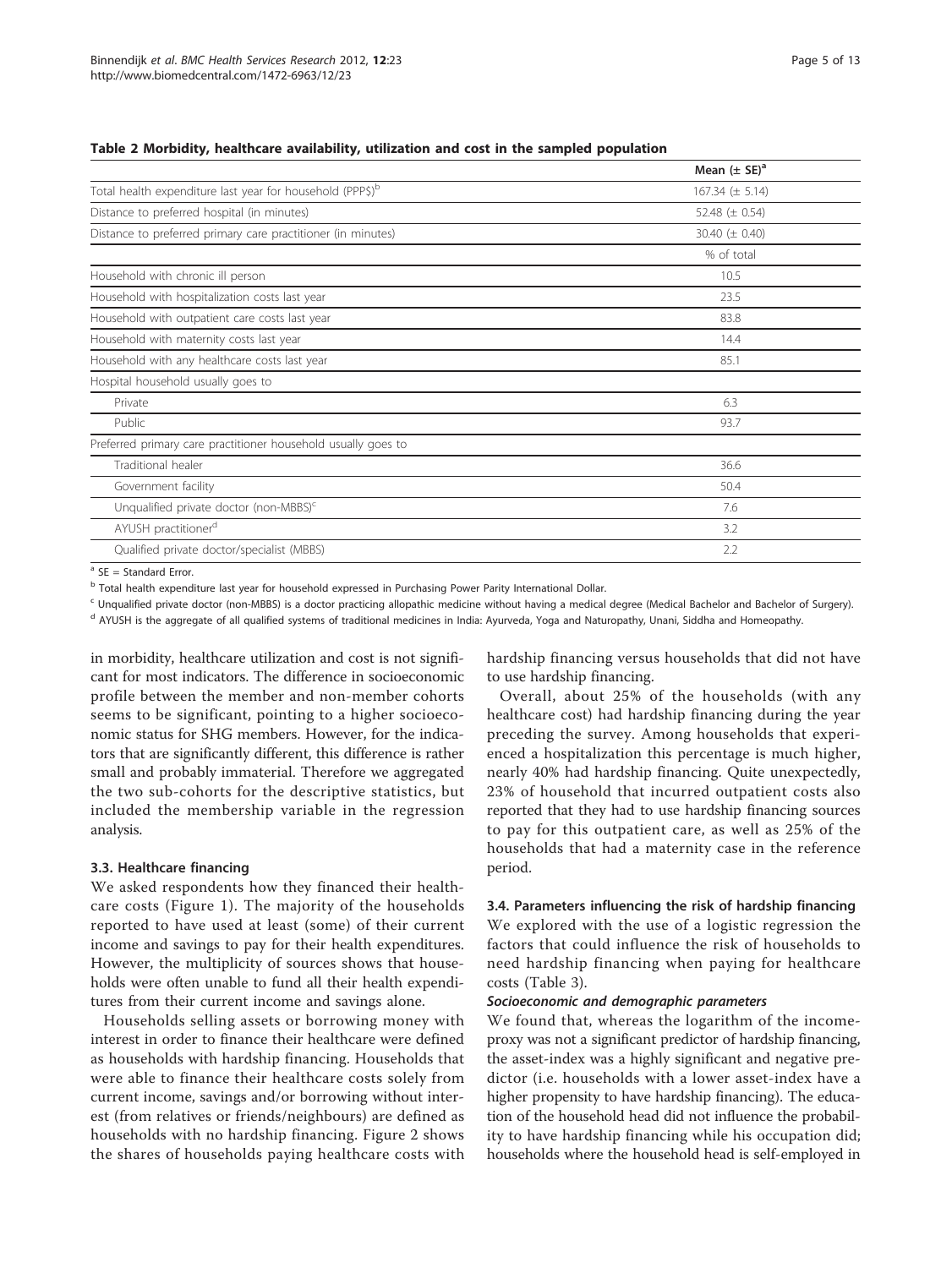<span id="page-6-0"></span>

agriculture, self-employed in business, a daily wage labourer, or does not work due to any reason all have a significant higher likelihood to have hardship financing than households where the household head is a regular salaried employee. Caste, household size, the ratio of infants or the ratio of elderly in the household did not have a significant impact on hardship financing.

The minority (10%) of households with a better source of water are less likely to have hardship financing. The type of toilet used was not a significant explanatory variable.

Morbidity parameters & health expenditures

The logarithm of the total health expenditures during the year preceding the survey is a significant and positive predictor of hardship financing. Interestingly, having a chronically ill person in the household, or having experienced one or more events of hospitalization in the year preceding the survey are both significant independent predictors even after the overall health expenditures has been taken into account in the regression analysis.

# 3.5. Impact of SHG membership on hardship financing

The logistic regression (table [3](#page-7-0)) revealed that households where someone is a member of an SHG have a higher propensity to have hardship financing. This we found somewhat unexpected as we did not observe a big difference between the member and non-member sub-cohorts in demographics, socioeconomic status, morbidity, healthcare utilization and costs. Also the direction of the influence is somewhat unexpected. When looking at the demographics, SHG member households have a slightly higher asset-index, have more household heads that are salaried employees and more often have their own tap than non-member households (i.e. less poor households). And, from the logistic regression (table [3\)](#page-7-0) it can be seen that, as expected, less poor households are less likely to have hardship financing. But, when controlled for these variables in the regression itself, it seems that SHG members are more likely to have hardship financing.

When looking at the financing sources used by members and non-members, we found that SHG members rely significantly more often on microfinance as a source of borrowing than non-members when paying for all health expenditures, hospital expenditures, or outpatient expenditures (4.4% vs. 2.3%, p < .001; 8.5% vs. 4.7%, p < 0.01; 3.7% vs. 2.1%,  $p < 0.01$  respectively, Chi2). Non-members

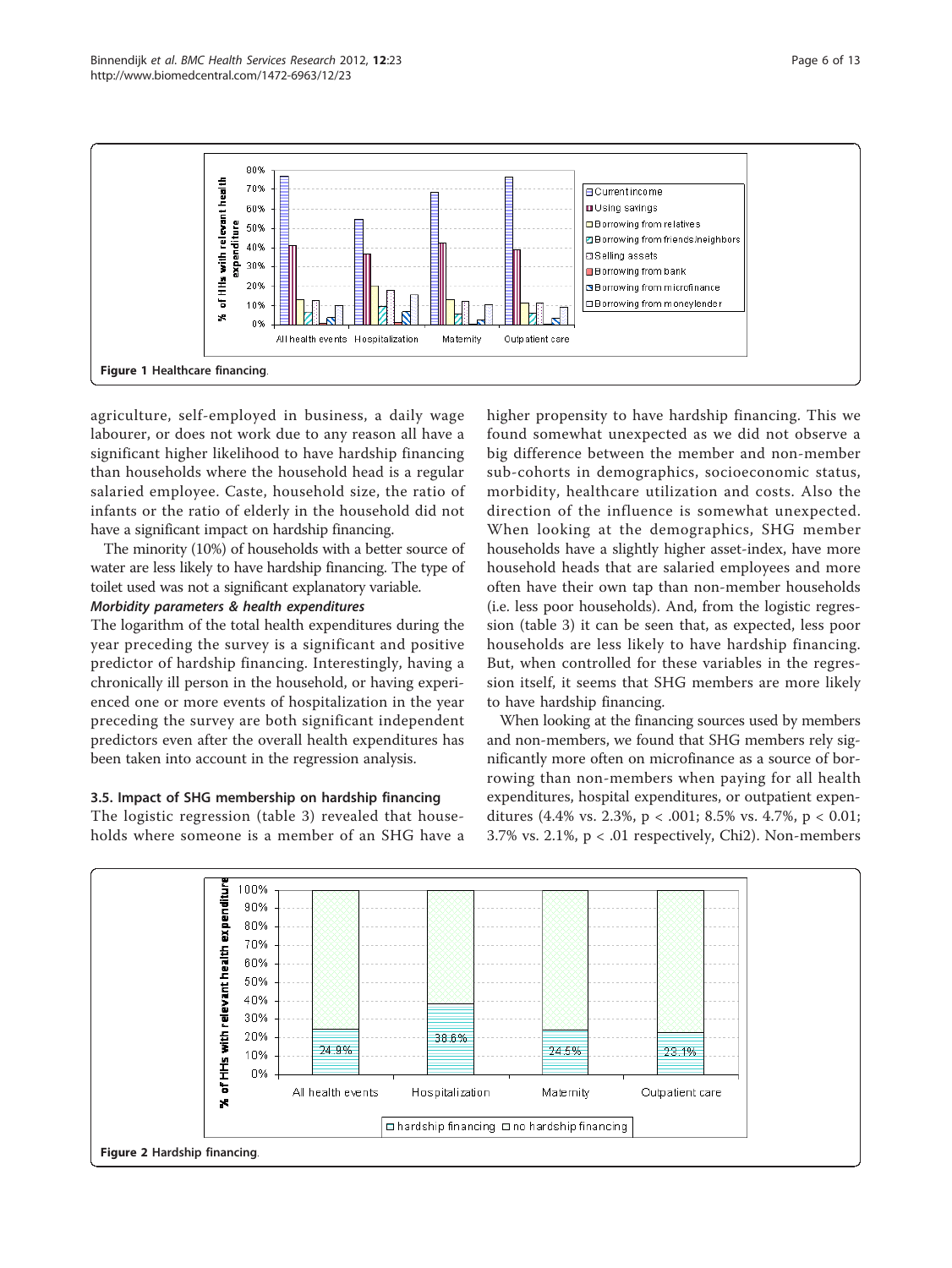|                                              | Coefficient  | 95% Confidence interval |           |  |
|----------------------------------------------|--------------|-------------------------|-----------|--|
| Socioeconomic and demographic parameters     |              |                         |           |  |
| Log income-proxy <sup>a</sup>                | 0.1197       | $-0.0694$               | 0.3089    |  |
| Asset-index <sup>b</sup>                     | $-0.1176***$ | $-0.1698$               | $-0.0655$ |  |
| Employment household head                    |              |                         |           |  |
| Salaried employee                            | Reference    |                         |           |  |
| Self-employed in agriculture                 | $0.8420**$   | 0.3307                  | 1.3533    |  |
| Self-employed in business/trade              | $0.7521**$   | 0.2176                  | 1.2866    |  |
| Daily wage labourer                          | $0.9204**$   | 0.4005                  | 1.4404    |  |
| Not working                                  | $0.7824**$   | 0.2145                  | 1.3503    |  |
| Education household head                     |              |                         |           |  |
| No education                                 | Reference    |                         |           |  |
| Class 1-5                                    | $-0.0831$    | $-0.2991$               | 0.1329    |  |
| Class 6-10                                   | $-0.1719$    | $-0.3930$               | 0.0492    |  |
| Class 11 and higher                          | $-0.0340$    | $-0.6023$               | 0.5343    |  |
| $\text{Caste}^c$                             |              |                         |           |  |
| Scheduled Caste                              | $-0.1293$    | $-0.4347$               | 0.1761    |  |
| Scheduled Tribe                              | 0.2173       | $-0.0632$               | 0.4978    |  |
| Other Backward Caste                         | $-0.1570$    | $-0.4255$               | 0.1116    |  |
| General Caste                                | Reference    |                         |           |  |
| Household size                               | $0.0370***$  | $-0.0135$               | 0.0876    |  |
| Ratio infants (0-4) in household             | 0.2015       | $-0.4490$               | 0.8520    |  |
| Ratio elderly (60+) in household             | 0.1851       | $-0.3583$               | 0.7284    |  |
| Source of water                              |              |                         |           |  |
| Own tap                                      | Reference    |                         |           |  |
| Shared tap                                   | $0.4873**$   | 0.1733                  | 0.8013    |  |
| Hand pump/Well                               | $0.3540*$    | 0.0286                  | 0.6794    |  |
| Type of toilet                               |              |                         |           |  |
| Own flush toilet                             | Reference    |                         |           |  |
| Own pit toilet                               | 0.0556       | $-0.5192$               | 0.6305    |  |
| Shared toilet                                | 0.7037       | $-0.2623$               | 1.6697    |  |
| No toilet                                    | $-0.0607$    | $-0.4942$               | 0.3728    |  |
| Morbidity parameters and health expenditures |              |                         |           |  |
| Log health expenditures last year            | $0.7232***$  | 0.6365                  | 0.8099    |  |
| Chronic illness in household                 |              |                         |           |  |
| No chronic ill                               | Reference    |                         |           |  |
| Chronic ill                                  | $0.3779**$   | 0.1301                  | 0.6257    |  |
| Hospitalization in household last year       |              |                         |           |  |
| No hospitalization                           | Reference    |                         |           |  |
| Hospitalization                              | $0.7225***$  | 0.5335                  | 0.9116    |  |
| SHG membership in household                  |              |                         |           |  |
| No SHG member                                | Reference    |                         |           |  |
| SHG member <sup>d</sup>                      | $0.2184**$   | 0.0536                  | 0.3833    |  |
| Location of residence                        |              |                         |           |  |
| Khorda district                              | Reference    |                         |           |  |
| Kalahandi district                           | 1.3776***    | 1.1376                  | 1.6176    |  |
| Malkangiri district                          | 0.1739       | $-0.0947$               | 0.4424    |  |
| Constant                                     | $-9.5496***$ | $-11.1226$              | $-7.9766$ |  |
| $\mathbb N$                                  | 4121         |                         |           |  |
| Likelihood ratio test:                       |              |                         |           |  |
| LR chi2(27)                                  | 1025.76      |                         |           |  |

# <span id="page-7-0"></span>Table 3 Factors that influence the risk of hardship financing for households with healthcare costs (logistic regression)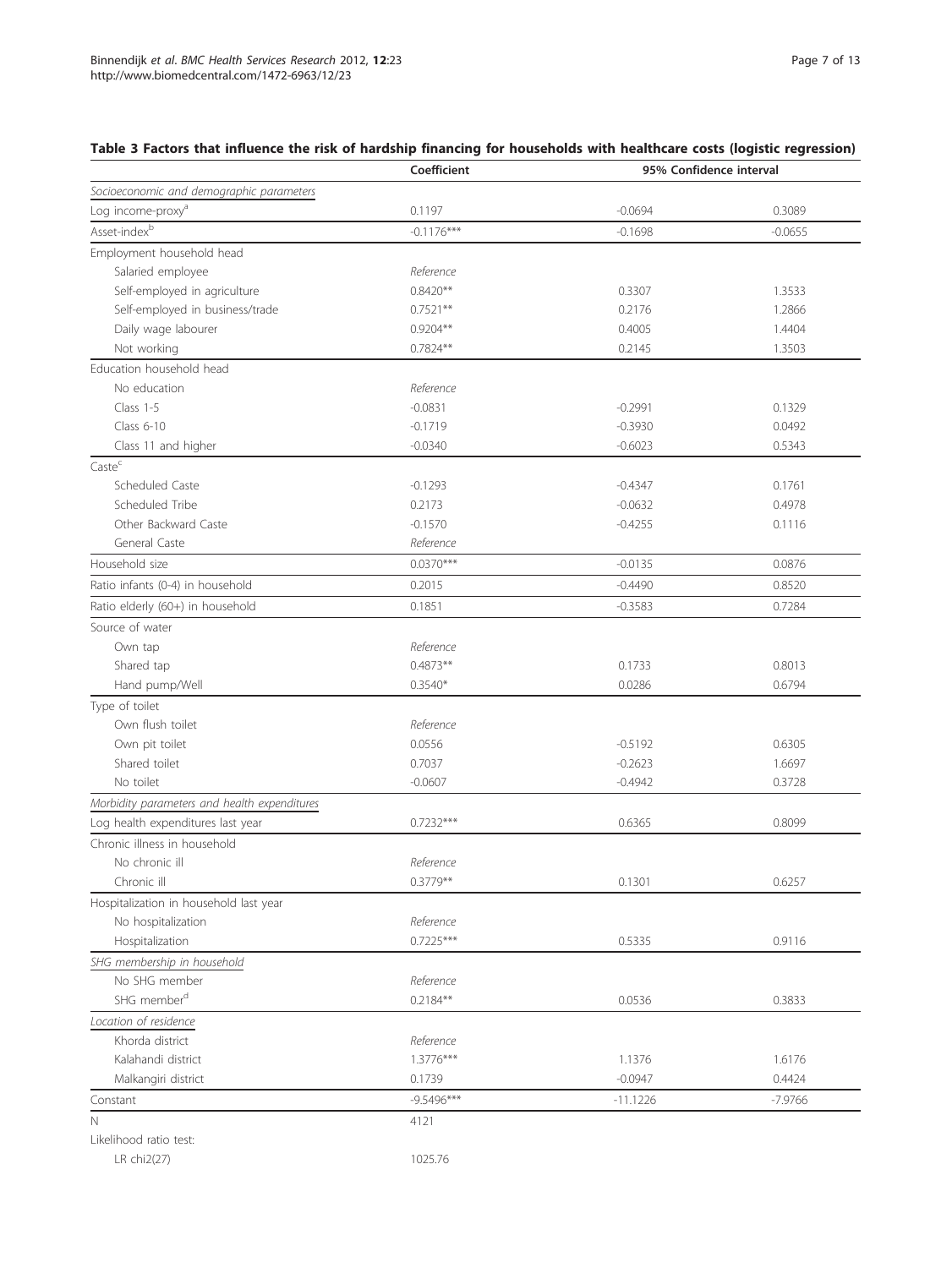Table 3 Factors that influence the risk of hardship financing for households with healthcare costs (logistic regression) (Continued)

Significance of coefficient  $p < 0.05$  (Z-test)

\*\*\* Significance of coefficient p < 0.01 (Z-test)

\*\*\* Significance of coefficient p < 0.001 (Z-test)

<sup>a</sup> Income is proxied as monthly per capita consumer expenditure through questions on many items of household expenditure and expressed in Purchasing Power Parity International Dollar.

<sup>b</sup> Asset-index is a proxy for socioeconomic status based on various aspects of household assets. The index is calculated using a principal component analysis (PCA).

<sup>c</sup> Caste is a proxy for socioeconomic status in India. Scheduled Castes (Dalits and those sometimes labelled "untouchable") are considered at the bottom of caste hierarchy. The list of Other Backward Castes is quite dynamic and changes from time to time in many states. All other castes are described here as General Caste

<sup>d</sup> A household was defined as SHG member if at least one person in the household was a member of a Self-Help Group (SHG) linked to one of the related NGOs.

on the other hand make more frequently use of their savings in order to pay for hospital expenditures than members (23.8% vs. 17.0%, p < .01, Chi2).

## 3.6. Impact of location on hardship financing

When controlled for all features of individual households as variables included in the logistic regression, still the district in which a household resides remains a major predictor of the likelihood to have hardship financing (table [3](#page-7-0)). Therefore we explored this further. Figure 3 shows the difference in hardship financing between the districts.

By using a step-by-step inclusion procedure for the different variables in the regression, we found that the healthcare costs explained the difference in hardship financing between households in Malkangiri and Khorda districts. No other variable had this effect. The difference between Kalahandi on the one hand and Khorda and Malkangiri on the other hand remained unexplained with the current set of variables.

In the course of the examination we also checked other variables (e.g. preferred type of hospital, preferred practitioner for outpatient care, and distance (in minutes

of travel time) to both preferred hospital and preferred outpatient practitioner) which were eliminated from the model as they did not proof to be statistically significant and weakened the overall model.

In order to find an explanation for the difference across the districts, we looked at alternative morbidityrelated parameters. From our household survey we also have information on illness episodes and related costs for last month that cannot be annualized at the level of the single household. Therefore these parameters can serve to estimate morbidity of the district, but cannot be included in the regression analysis (Table [4](#page-9-0)).

In both Kalahandi and Khorda around 62% of the households reported an illness last month and around 60% had outpatient treatment (in the form of consultation, medicines and/or tests) for that illness. In Malkangiri this percentage is lower: 51% of the households reported an illness last month and 49% had some form of outpatient treatment for that illness. The average cost of the outpatient treatment is the highest in Khorda (PPP\$71.74), a bit lower in Kalahandi (PPP\$56.65) and much lower in Malkangiri (PPP\$34.78).

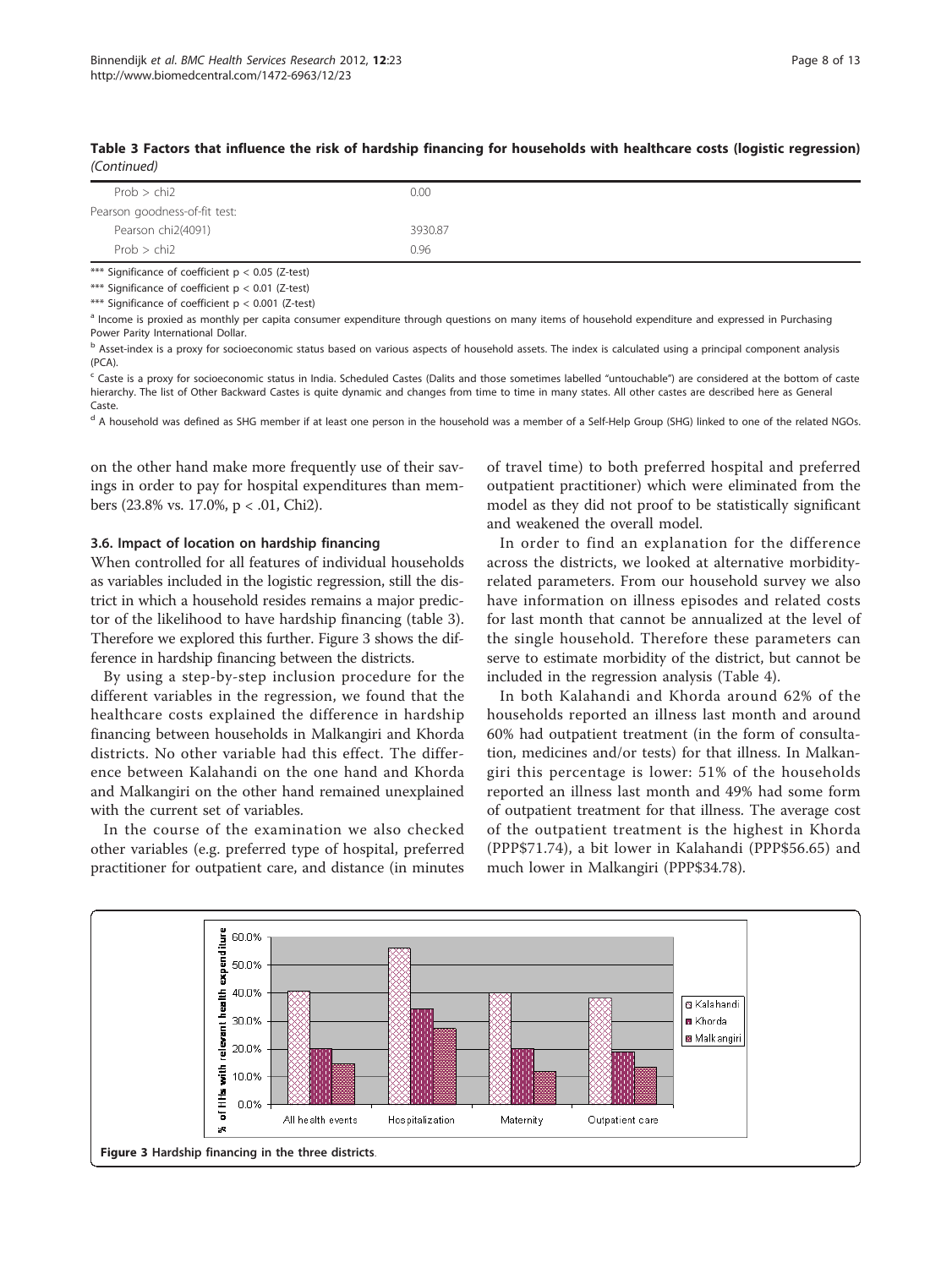#### <span id="page-9-0"></span>Table 4 Additional explanatory variables across the three districts.

| Parameter                                                                                            | Kalahandi             | Khorda               | Malkangiri                 |
|------------------------------------------------------------------------------------------------------|-----------------------|----------------------|----------------------------|
| % of sampled household that reported illness last month                                              | 62.3%                 | 61.6%                | $513\%$ <sup>+++ d</sup>   |
| % of sampled household that had outpatient treatment last month                                      | 60.7%                 | 59.8%                | 49.1% <sup>††† d</sup>     |
| Outpatient cost of household that reported illness last month ( $\pm$ SE) (PPP\$) <sup>a</sup>       | 56.65 ( $\pm$ 2.21)   | $71.74 \ (\pm 3.39)$ | 34.78 ( $\pm$ 1.77) ****   |
| Income-proxy p.p.p.m. (± SE) (PPP\$) <sup>b</sup>                                                    | 29.94 ( $\pm$ 0.48)   | $36.16 \ (\pm 0.54)$ | 31.35 ( $\pm$ 0.46) ***b)  |
| Asset-index $(\pm$ SE) <sup>c</sup>                                                                  | $-0.70$ ( $\pm$ 0.04) | $1.36 \ (\pm 0.06)$  | $-0.62 \ (\pm 0.05)^{***}$ |
| % of household with healthcare expenditures that reported borrowing from relatives<br>and/or friends | 15.6%                 | 23.7%                | $14.2\%$ <sup>+++ g</sup>  |

\*\*\* Significance of overall difference across the three districts p< 0.001 (ANOVA)

††† Significance of overall difference across the three districts p< 0.001 (Pearson Chi-square)

 $a$  Average outpatient costs  $\pm$  Standard Error, expressed in Purchasing Power Parity International Dollar.

<sup>b</sup> Income is proxied as monthly per capita consumer expenditure through questions on many items of household expenditure and expressed in Purchasing Power Parity International Dollar.

<sup>c</sup> Asset-index is a proxy for socioeconomic status based on various aspects of household assets. The index is calculated using a principal component analysis (PCA). SE = Standard Error

<sup>d</sup> The difference between Kalahandi and Khorda is not significant for both indicators,  $p = .687$  and  $p = .593$  respectively Chi2

<sup>e</sup> For each of the three districts the average cost is significantly different from any other district, p < .001 ANOVA

 $f$  The difference in average asset-index between Kalahandi and Malkangiri is not significant (p = .163 ANOVA)

<sup>9</sup> The difference in share between Kalahandi and Malkangiri is not significant,  $p = .282$  Chi2

Although the parameters of the socioeconomic status of individual households were included in the regression, we wondered whether the average socioeconomic status of the district is associated with the risk of hardship financing. Therefore we also show the average socioeconomic status (income-proxy and asset-index) for each of the three districts in table 4. We found that the sampled population in Khorda is on average wealthier than the other two districts which are similar to each other.

Finally we examined whether the access of households to a social network of family and/or friends that can provide interest-free loans is different in the three districts. We checked this through the share of households with health expenditures that borrowed from family and/or friends (table 4). We found that households in Khorda had a better access to such a social network than households in Kalahandi and Malkangiri. It is interesting to note that a higher average asset-index is positively associated with higher interest-free borrowing from family/friends.

#### 4. Discussion

In this study we found that many households experienced hardship financing. We defined hardship financing as being exposed to a less stable or worsened financial state brought about by additional costs/losses due to borrowing or selling assets. Based on the information in our household survey we cannot quantify losses due to selling assets. However, using the amounts borrowed from different sources as reported in our household survey and assuming a standard period of 12 months for all loans, an equal monthly repayment regime, and the following interest rates per annum (48% - moneylenders, 24% - microfinance,

12.5% - banks [\[12,34](#page-12-0)]), we can estimate the additional cost of the interest payment on the loans. Households that borrowed with interest from a bank, moneylender or microfinance paid, under the above assumptions, a mean interest amount of PPP\$64. This adds almost 24% to their healthcare costs, and represents on average nearly 5% of overall annual household expenditure excluding health expenditure. Unlike common economic theory that borrowing or selling assets would have immediate welfare in the sense that the ill person could be treated, that welfare gain comes at a cost of welfare loss that extends over a much longer period of time. The added welfare comes at varying prices, which reflects not the value of the additional consumption (in this case the cost of care) but the varying cost of financing, which is more expensive for those that resort to moneylenders than those that can resort to cheaper sources of borrowing or do not have to borrow at all.

Hardship financing occurs not only when facing the high cost of inpatient care (nearly 40%) but also outpatient care (23%). This finding is in line with a previous study where it was found that the aggregated costs of outpatient care can exceed those of inpatient care among low-income households in India [\[35\]](#page-12-0). Interestingly our results reveal that maternity-related expenditures also cause hardship financing for a quarter of the households, although these events are known in advance and theoretically the household could save money and prepare for them. When considering the entire target population, the impact of hardship financing of outpatient care can be considered more severe than of inpatient care since 84% of the sampled households reported expenses due to outpatient care and only 24% had expenses due to inpatient care. Berman et al. [\[36\]](#page-12-0) have reached a similar conclusion using a different methodology. These authors compared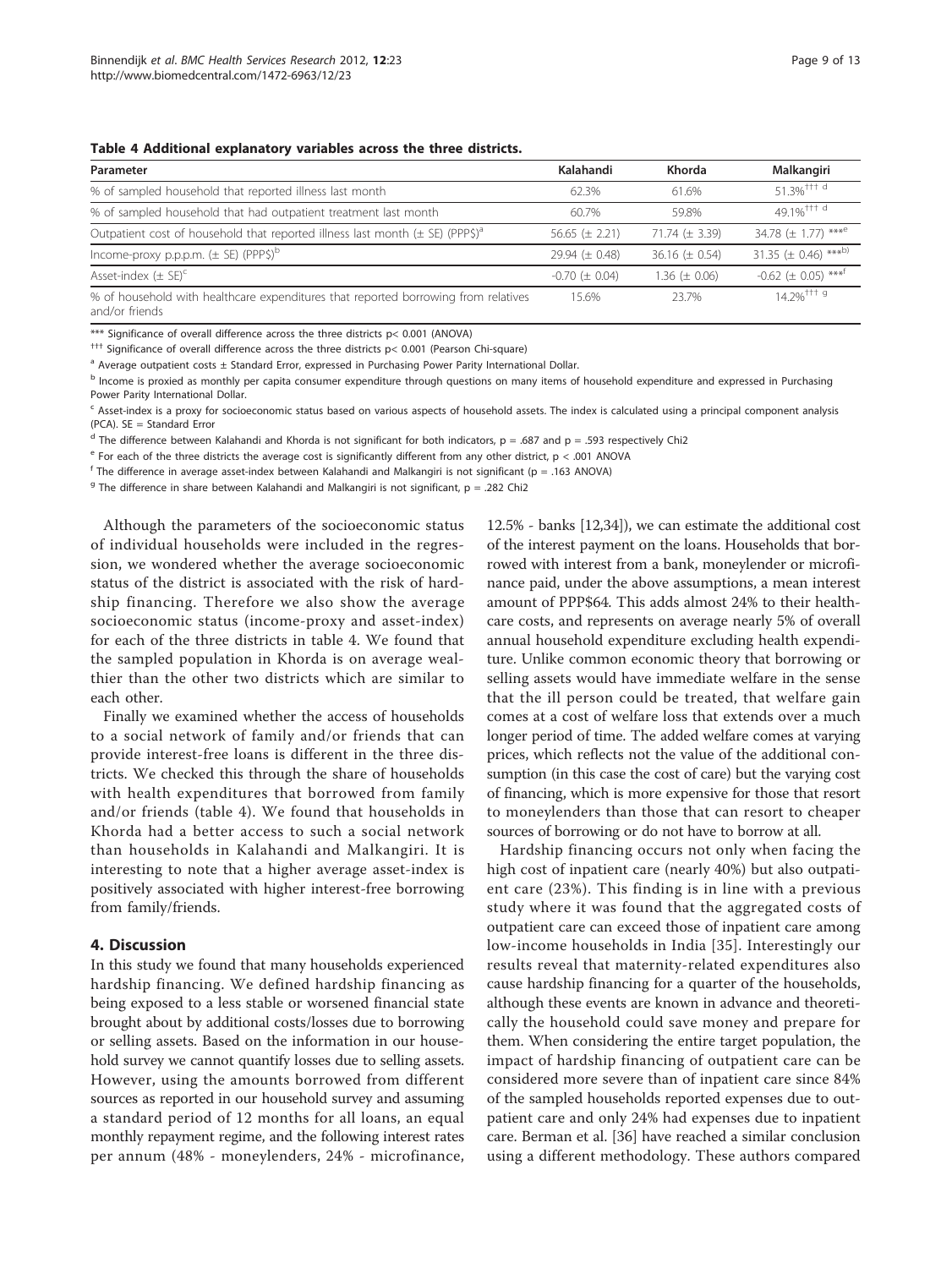the number of households below poverty line before and after healthcare payment as a definition of impoverishment and found that outpatient care was more impoverishing than inpatient care for households in India.

Peters [[37](#page-13-0)] reported that 40% of hospitalized patients (all-India average) had to sell assets or borrow money to pay for hospital costs. Duggal [[38](#page-13-0)] found that among the poorest quintile in India, this percentage was 50%. One would expect our result for the rural poor communities of Orissa to be similar to the percentage found for the lowest quintile. The discrepancy however could be due to the difference in definition, as we considered as hardship financing only borrowing with interest. According to these and other results [[5](#page-12-0)] it is reasonable to assume that poorer households have a higher risk to experience hardship financing. We wondered whether this difference still holds within our study-population, all of which is poor. We addressed this issue in our multivariate logistic regression by including two measures for wealth (income-proxy and asset-index). Interestingly we found that whereas a lower asset-index was associated with a higher risk of hardship financing, the association with income-proxy was not significant. This may well reflect the situation that in the informal economy many transactions are not monetized and the possession of assets is a more reliable indicator of socioeconomic status [[39](#page-13-0)]. The negative association between asset-index and hardship financing could be due to asset-rich households for instance having a better chance of accessing social networks that would be more likely to give interest-free loans (non-hardship financing). It cannot be excluded though that the lower asset-index may be a result of, rather than the cause for, hardship financing, as we measure the asset-index after the health event.

Households where the household head is a salaried employee were least likely to need hardship financing compared to households where the head was selfemployed in business or in agriculture, was a daily-wage labourer or did not work. As income was included in the regression as a separate parameter, the reason for the correlation with employment cannot be attributed solely to a difference in income. Perhaps the difference is due to having a steady rather than erratic flow of income. This finding would then be in agreement with our hypothesis that hardship financing can sometimes be caused by a timegap between the inflow of income and outflow of health expenses.

From our logistic regression it turned out, as could be intuitively expected, that health expenditures in the last year were significantly associated with the risk for hardship financing. However, interestingly, having had a chronic illness or hospitalization in the household in the last year were also independent significant indicators for hardship financing. This means that the presence of chronic illness or hospitalization affected the risk of hardship financing in a way which was independent of the related expenses. Both chronic illness and hospitalization generate many indirect costs (loss of income of the chronic ill patient, loss of income of the hospitalized patient and/or caretaker and transportation costs) which could independently aggravate the situation leading to hardship financing. The recurring nature of outpatient expenditures related to a chronic illness could cause depletion of savings and attrition of goodwill of others to give interest-free loans and thus increase the need for hardship financing. In the case of hospitalizations one should note that poor households usually have to pay (some) costs upfront before admission to or treatment in hospital [\[38](#page-13-0)]. Therefore the unpredictable timing of hospital care and immediate need for large funds associated with such an event could increase the risk of hardship financing.

SHG membership surprisingly reported increased likelihood to have hardship financing, even though we have seen that SHG members are slightly better off than nonmembers (Additional File [1](#page-11-0)) and that better off households need less hardship financing. The explanation for this phenomenon might be that members have their savings tied up in the scheme and can therefore not liquefy those savings when needed. On the other hand, SHG members have an easier access to low-interest loans while non-members cannot easily access microfinance and low-interest loans. Therefore it is possible that SHG members would prefer this low-interest loan over borrowing from relatives/friends who may not be able to spare the money for a long time.

Finally it becomes very clear from the regression that the difference in hardship financing across the three districts could not be fully explained by the many household features included in the model. We found that the district where the household resides has a big significant independent effect on the risk of hardship financing. Using the step-wise regression method we found that when healthcare costs are introduced into the model, the difference in the risk of hardship financing between Malkangiri and Khorda became insignificant. The difference in hardship financing between Kalahandi on the one hand and Khorda and Malkangiri on the other hand remained unexplained with the current set of variables: living in Kalahandi could be associated with increased likelihood of hardship financing, because of higher utilization and costs of outpatient care compared to Malkangiri. In Khorda, both utilization and costs of outpatient care were similar to those observed in Kalahandi, yet the risk of hardship financing was significantly lower. This could be linked to the related finding that average income-proxy and asset-index in Khorda are higher than in Kalahandi (the asset index introduced in the regression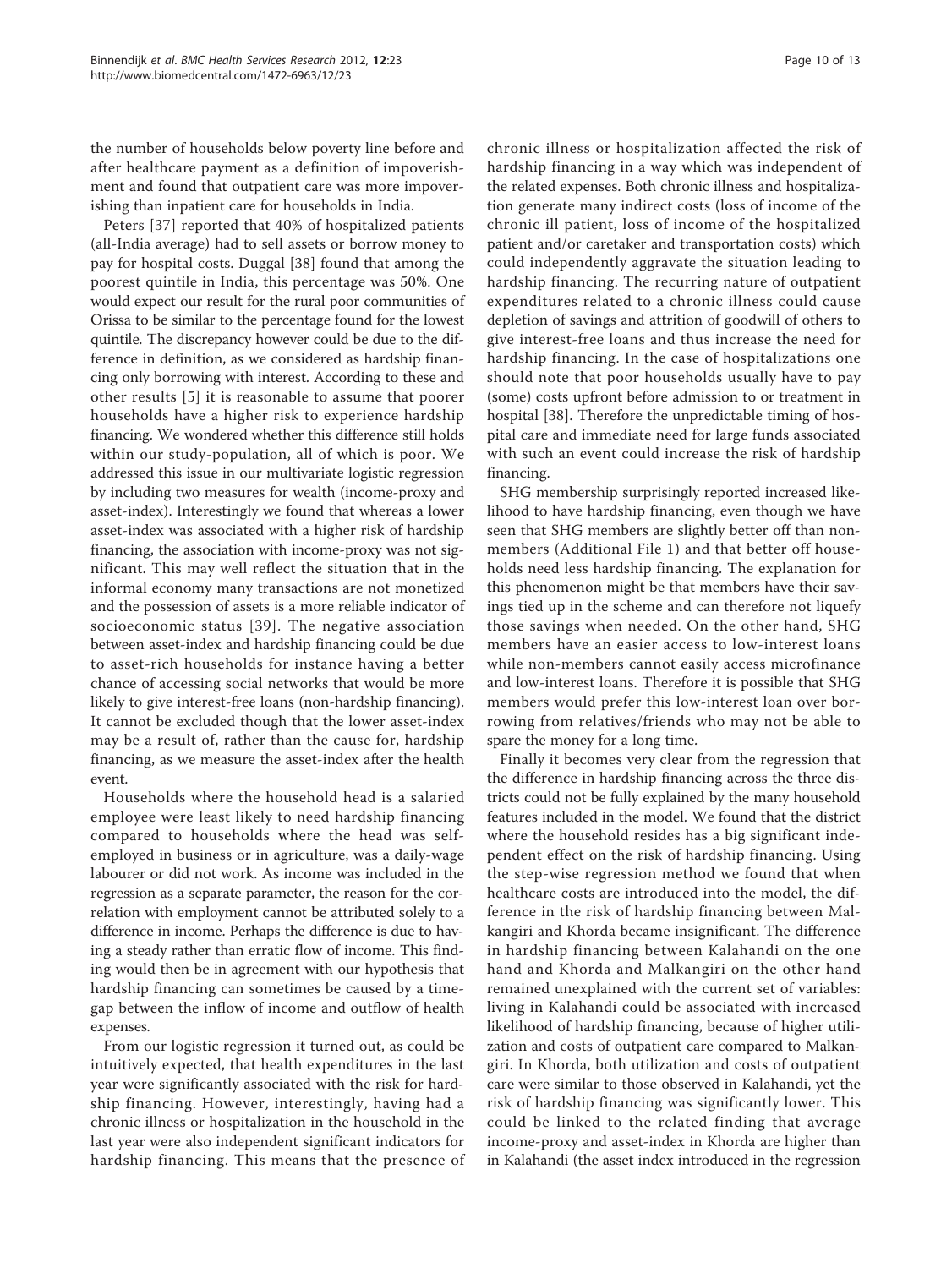<span id="page-11-0"></span>takes into account the wealth of the individual household but the average asset index in the district reflects the wealth of the social network). This difference could suggest that households in Khorda have access to richer family/friends (better social network) that can provide more interest-free loans. This assumption gains credibility from the finding that a higher percentage of households in Khorda borrowed from relatives/friends, compared to Kalahandi (table [4](#page-9-0)).

While this study can play an important role in advancing the notion of hardship financing as a measure of the effectiveness of health financing policy alternative to the catastrophic spending method, there are some limitations to this study. Without adequate data one cannot conclude that the same findings would apply elsewhere. And, as the source of data is interviews with respondents, the regular limitations of self-reporting of incidence of illness and cost of care apply.

## 5. Conclusions

Our study sheds light on a hitherto understudied dimension of hardship of very poor rural groups occasioned by the need to raise funds to pay for healthcare out-of-pocket. We defined "hardship financing" as borrowing with interest or selling assets. The extra cost due to the interest payable on money borrowed with interest is far from negligible. We estimated the additional costs due to interest on loans to pay for illness-related costs at 24% of the health expenditure, a cost that represented nearly 5% of households' annual overall expenditure. The monetary value of the loss due to selling assets is also not zero, but hard to estimate. The hardship associated with these costs extends well beyond the duration of the health event.

This analysis has shown that hardship financing occurs not only in cases of expensive hospitalizations (40%) but also in many cases of expenditures for outpatient (23%) and maternity care (25%). Taking into account that the frequency of outpatient utilization is much higher, many more people actually face hardship financing due to outpatient care than due to inpatient care.

We have shown that possession of assets and having regular income-flow are predictors of lower expected hardship financing, and better predictors than the incomeproxy of the household used in this study. The first parameter indicates the aggregate financial strength of the household in an environment where many economical transactions are not monetary. The second parameter is self-explanatory, as regular income makes it easier to plan future expenses based on stable future income. Interestingly, not only the assets of the households with out-ofpocket healthcare costs were negatively associated with hardship financing, but also the average wealth in the community in which the households resides. This indicates that hardship financing is also influenced by

Our study adds a qualitative dimension to understanding health-related financial exposure among rural poor households. Hardship financing is explained not only by how much is spent out-of-pocket on healthcare in nominal terms or relative to income or assets, but also by when the payment occurs, and, as is the case with chronic illness, its frequency and duration. This important finding that rural poor households are subjected to considerable and protracted financial hardship due to the indirect and longer-term deleterious effects of how they cope with out-of-pocket healthcare costs points to the need to develop a policy solution that would limit that exposure both in quantum and in time. We therefore conclude that policy interventions aiming to ensure health-related financial protection would have to demonstrate that they have reduced the frequency and the volume of hardship financing.

### Endnotes

1) The 11 grassroots NGOs linked with Madhyam Foundation, Bhubaneswar, Orissa included: (i) in Malkangiri: Parivartan, PUSPAC, SOMKS, SDS, ODC; (ii) in Kalahandi: Mahashakti Foundation, DAPTA, Lok Yojana, Sanginee; and (iii) in Khorda MVPS, DSS.

2) SHGs represent a unique approach to financial intermediation in communities. The approach combines access to low-cost financial services with a process of self-management and development for the SHG members. SHGs are seen to confer many benefits, both economic and social.

## Additional material

#### [Additional file 1: D](http://www.biomedcentral.com/content/supplementary/1472-6963-12-23-S1.DOC)emographics & socioeconomic status

disaggregated for members and non-members. This file contains the same information of Table [1](#page-4-0) on demographics and socioeconomic status but separate for the member and non-member sub-cohorts (as defined in the methods section).

[Additional file 2: M](http://www.biomedcentral.com/content/supplementary/1472-6963-12-23-S2.DOC)orbidity, healthcare availability, utilization and cost disaggregated for members and non-members. This file contains the same information of Table [2](#page-5-0) on morbidity, healthcare availability, utilization and cost but separate for the member and non-member subcohorts (as defined in the methods section).

#### List of abbreviations

INR: Indian Rupee; MPCE: Monthly Per Capita Consumer Expenditures; NGO: Non-Government Organization; PCA: Principal Components Analysis; PPP\$: Purchasing Power Parity International Dollar; p.p.p.m: per person per month; SE: Standard Error; SHG: Self-Help Group.

#### Acknowledgements and funding

The authors gratefully acknowledge funding support from the Netherlands Organization for Scientific Research (NWO), under WOTRO Integrated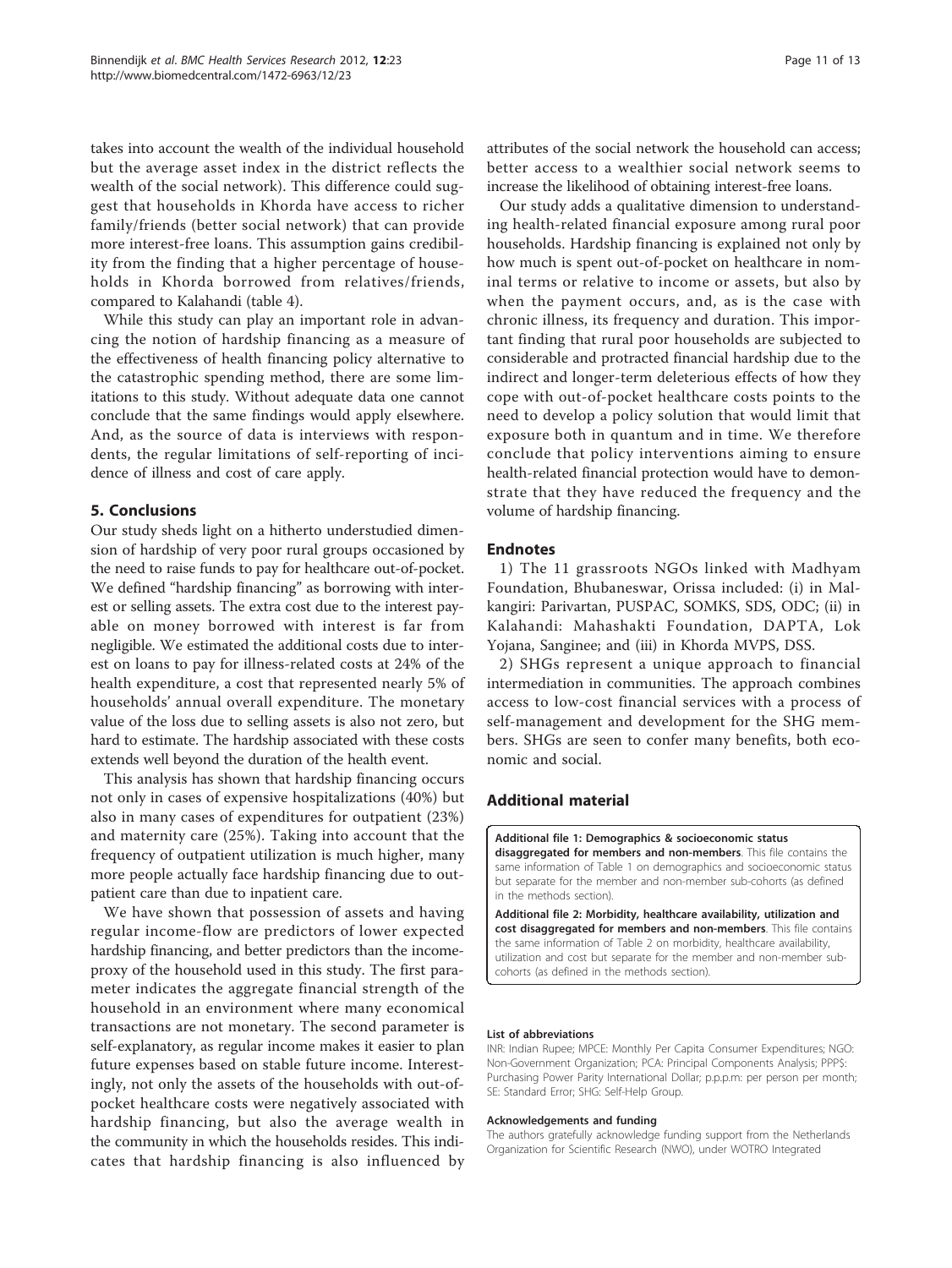<span id="page-12-0"></span>Programme grant No. W01.65.309.00. Additional funding for the household survey was obtained from the German Federal Ministry for Economic Cooperation and Development (through a contract between AWO International, Madhyam Foundation Orissa, and the Micro Insurance Academy New Delhi). The authors wish to thank Prof. Frans Rutten (Erasmus University Rotterdam) for reading the manuscript and offering helpful comments, and to Prof. P.R. Sodani (Indian Institute for Health Management Research-IIHMR, Jaipur, India) for his advice and support throughout the project. We benefited from logistical and research support from the Micro Insurance Academy, and from Madhyam Foundation Bhubaneswar, Orissa and its 11 affiliated NGOs (Parivartan, PUSPAC, SOMKS, SDS, ODC, Mahashakti Foundation, DAPTA, Lok Yojana, Sanginee, MVPS, DSS). Last but not least, we acknowledge all the respondents for their participation in the study. The sponsors had no influence or role in study design, in the collection, analysis and interpretation of data; in the writing of the article; and in the decision to submit the article for publication.

#### Author details

<sup>1</sup>Institute of Health Policy and Management, Erasmus University Rotterdam, P.O. Box 1738, 3000 DR Rotterdam, The Netherlands. <sup>2</sup>Felsenstein Medical Research Center, Tel Aviv University Sackler Faculty of Medicine, Ramat Aviv, Tel Aviv, Israel. <sup>3</sup>Micro Insurance Academy, 246 Sant Nagar, East of Kailash, New Delhi 110065, India.

#### Authors' contributions

DMD is the lead researcher and responsible for overall project management. EB, DMD and RK are responsible for the study concept and design. EB supervised the fieldwork and was responsible for the data management of the household survey. EB, RK and DMD (in order of contribution) analysed and interpreted the data and drafted the manuscript. All authors read, revised and approved the final version of the manuscript.

#### Authors' information

This work represents part of the requirements for the PhD thesis of EB at Erasmus University Rotterdam.

DMD, in addition to acting as principal investigator on this grant within his position as hon. Professor at Erasmus University Rotterdam, is also the Chairman of the Micro Insurance Academy.

#### Competing interests

The authors declare that they have no competing interests.

Received: 12 September 2011 Accepted: 27 January 2012 Published: 27 January 2012

#### References

- 1. Van Doorslaer E, O'Donnell O, Rannan-Eliya RP, Somanathan A, Adhikari SR, Akkazieva B, Garg CC, Harbianto D, Herrin AN, Huq MN, Ibragimova S, Karan A, Lee T, Leung GM, Lu JR, Ng CW, Pande BR, Racelis R, Tao S, Tin K, Tisayaticom K, Trisnantoro L, Vasavid C, Zhao Y: Paying out-of-pocket for health care in Asia: Catastrophic and poverty impact. 2005, EQUITAP Project: Working Paper #2.
- 2. Ministry of Health and Family Welfare India: National Health Accounts, India - 2004/2005. National Health Accounts Cell, Ministry of Health and Family Welfare, Government of India, New Delhi; 2009.
- Xu K, Evans DB, Kawabata K, Zeramdini R, Klavus J, Murray CJL: Household catastrophic health expenditure: A multicountry analysis. The Lancet 2003, 362(9378):111-117.
- 4. Russell S: [The economic burden of illness for households in developing](http://www.ncbi.nlm.nih.gov/pubmed/15331831?dopt=Abstract) [countries: A review of studies focusing on malaria, tuberculosis, and](http://www.ncbi.nlm.nih.gov/pubmed/15331831?dopt=Abstract) [human immunodeficiency virus/acquired immunodeficiency syndrome.](http://www.ncbi.nlm.nih.gov/pubmed/15331831?dopt=Abstract) Am J Trop Med Hyg 2004, 71(Suppl 2):147-55.
- 5. Kruk ME, Goldmann E, Galea S: Borrowing and selling to pay for health care in low- and middle-income countries. Health Aff (Millwood) 2009, 28(4):1056-1066.
- Wagstaff A: Measuring financial protection in health 2008., Report No. 4554, World Bank, Washington (DC).
- 7. Morduch J, Rutherford S: Microfinance: Analytical issues for India. World Bank; 2003.
- 8. Flores G, Krishnakumar J, O'Donnell O, van Doorslaer E: [Coping with](http://www.ncbi.nlm.nih.gov/pubmed/18246595?dopt=Abstract) [health-care costs: implications for the measurement of catastrophic](http://www.ncbi.nlm.nih.gov/pubmed/18246595?dopt=Abstract) [expenditures and poverty.](http://www.ncbi.nlm.nih.gov/pubmed/18246595?dopt=Abstract) Health Econ 2008, 17(12):1393-1412.
- 9. Asfaw A, Lamanna F, Klasen S: [Gender gap in parents](http://www.ncbi.nlm.nih.gov/pubmed/19267357?dopt=Abstract)' financing strategy [for hospitalization of their children: Evidence from India.](http://www.ncbi.nlm.nih.gov/pubmed/19267357?dopt=Abstract) Health Econ 2010, 19(3):265-79.
- 10. Steinhardt LC, Waters H, Rao KD, Naeem AJ, Hansen P, Peters DH: [The](http://www.ncbi.nlm.nih.gov/pubmed/19060032?dopt=Abstract) [effect of wealth status on care seeking and health expenditures in](http://www.ncbi.nlm.nih.gov/pubmed/19060032?dopt=Abstract) [Afghanistan.](http://www.ncbi.nlm.nih.gov/pubmed/19060032?dopt=Abstract) Health Policy Plan 2009, 24(1):1-17.
- 11. Krishna A: Escaping poverty and becoming poor: Who gains, who loses, and why? World Dev 2004, 32(1):121-136.
- 12. Kochar A: An empirical investigation of rationing constraints in rural credit markets in India. J Dev Econ 1997, 53(2):339-371.
- 13. Adhikari SR, Maskay NM, Sharma BP: [Paying for hospital-based care of](http://www.ncbi.nlm.nih.gov/pubmed/19181674?dopt=Abstract) [Kala-azar in Nepal: Assessing catastrophic, impoverishment and](http://www.ncbi.nlm.nih.gov/pubmed/19181674?dopt=Abstract) [economic consequences.](http://www.ncbi.nlm.nih.gov/pubmed/19181674?dopt=Abstract) Health Policy Plan 2009, 24(2):129-39.
- 14. Khun S, Manderson L: [Poverty, user fees and ability to pay for health care](http://www.ncbi.nlm.nih.gov/pubmed/18439268?dopt=Abstract) [for children with suspected dengue in rural Cambodia.](http://www.ncbi.nlm.nih.gov/pubmed/18439268?dopt=Abstract) International Journal for Equity in Health 2008, 7(1):10.
- 15. Van Damme W, Van Leemput L, Por I, Hardeman W, Meessen B: [Out-of](http://www.ncbi.nlm.nih.gov/pubmed/15040566?dopt=Abstract)[pocket health expenditure and debt in poor households: Evidence from](http://www.ncbi.nlm.nih.gov/pubmed/15040566?dopt=Abstract) [Cambodia.](http://www.ncbi.nlm.nih.gov/pubmed/15040566?dopt=Abstract) Trop Med Int Health 2004, 9(2):273-80.
- 16. Wyss K, Hutton G, N'Diekhor Y: [Costs attributable to AIDS at household](http://www.ncbi.nlm.nih.gov/pubmed/15385235?dopt=Abstract) [level in Chad.](http://www.ncbi.nlm.nih.gov/pubmed/15385235?dopt=Abstract) AIDS Care 2004, 16(7):808-16.
- 17. Mock CN, Gloyd S, Adjei S, Acheampong F, Gish O: [Economic](http://www.ncbi.nlm.nih.gov/pubmed/22288055?dopt=Abstract) [consequences of injury and resulting family coping strategies in Ghana.](http://www.ncbi.nlm.nih.gov/pubmed/22288055?dopt=Abstract) Accident Analysis & Prevention 2003, 35(1):81-90.
- 18. Nahar S, Costello A: The hidden cost of 'free' [maternity care in Dhaka,](http://www.ncbi.nlm.nih.gov/pubmed/10346033?dopt=Abstract) [Bangladesh.](http://www.ncbi.nlm.nih.gov/pubmed/10346033?dopt=Abstract) Health Policy Plan 1998, 13(4):417-22.
- 19. Sauerborn R, Adams A, Hien M: [Household strategies to cope with the](http://www.ncbi.nlm.nih.gov/pubmed/8844932?dopt=Abstract) [economic costs of illness.](http://www.ncbi.nlm.nih.gov/pubmed/8844932?dopt=Abstract) Soc Sci Med 1996, 43(3):291-301.
- 20. Bonu S, Rani M, Peters DH, Jha P, Nguyen SN: [Does use of tobacco or](http://www.ncbi.nlm.nih.gov/pubmed/15689429?dopt=Abstract) [alcohol contribute to impoverishment from hospitalization costs in](http://www.ncbi.nlm.nih.gov/pubmed/15689429?dopt=Abstract) [India?](http://www.ncbi.nlm.nih.gov/pubmed/15689429?dopt=Abstract) Health Policy Plan 2005, 20(1):41-9.
- 21. Leive A, Xu K: [Coping with out-of-pocket health payments: Empirical](http://www.ncbi.nlm.nih.gov/pubmed/19030690?dopt=Abstract) [evidence from 15 African countries.](http://www.ncbi.nlm.nih.gov/pubmed/19030690?dopt=Abstract) Bulletin of the World Health Organization 2008, 86(11):849-56.
- 22. Census of India: Provisional Population Totals Paper 1 of 2011 India. Office of the Registrar General & Census Commissioner, India; 2011.
- 23. Census of India: Provisional Population Totals Paper 2 of 2011 India. Office of the Registrar General & Census Commissioner, India; 2011.
- 24. National Sample Survey Organization: Household Consumer Expenditure in India, 2006-07. 2008, Report No. 527, National Sample Survey Organization, Ministry of Statistics and Programme Implementation, Government of India, New Delhi.
- 25. Som RK: Practical sampling techniques. 2 edition. New York: Marcel Dekker; 1996.
- 26. The constitution (scheduled castes) order, 1950 (C.O.19), Ministry of Law India. [[http://lawmin.nic.in/ld/subord/rule3a.htm\]](http://lawmin.nic.in/ld/subord/rule3a.htm).
- 27. The constitution (scheduled tribes) order, 1950 (C.O.22), Ministry of Law India. [[http://lawmin.nic.in/ld/subord/rule9a.htm\]](http://lawmin.nic.in/ld/subord/rule9a.htm).
- 28. Vyas S, Kumaranayake L: [Constructing socio-economic status indices: How](http://www.ncbi.nlm.nih.gov/pubmed/17030551?dopt=Abstract) [to use principal components analysis.](http://www.ncbi.nlm.nih.gov/pubmed/17030551?dopt=Abstract) Health Policy Plan 2006, 21(6):459-468.
- 29. Dunteman GH, Lewis-Beck MS: Principal Components Analysis. Sage Publications, Newbury Park, California; 1989.
- 30. Sauerborn R, Ibrango I, Nougtara A, Borchert M, Hien M, Benzler J, Koob E, Diesfeld HJ: [The economic costs of illness for rural households in Burkina](http://www.ncbi.nlm.nih.gov/pubmed/7631130?dopt=Abstract) [Faso.](http://www.ncbi.nlm.nih.gov/pubmed/7631130?dopt=Abstract) Trop Med Parasitol 1995, 46(1):54-60.
- 31. World Economic Outlook Database. [\[http://www.imf.org/external/pubs/ft/](http://www.imf.org/external/pubs/ft/weo/2009/01/weodata/index.aspx) [weo/2009/01/weodata/index.aspx](http://www.imf.org/external/pubs/ft/weo/2009/01/weodata/index.aspx)].
- 32. OECD statistics consumer price indices India. [[http://stats.oecd.org/mei/](http://stats.oecd.org/mei/default.asp?lang=e&subject=8&country=IND) [default.asp?lang=e&subject=8&country=IND\]](http://stats.oecd.org/mei/default.asp?lang=e&subject=8&country=IND).
- 33. Sillers D: National and international poverty lines: An overview. 2005, USAID.
- 34. Basu P: Improving access to finance for India's rural poor: Washington, D.C.: The World Bank; 2006.
- 35. Dror DM, van Putten-Rademaker O, Koren R: [Cost of illness: Evidence from](http://www.ncbi.nlm.nih.gov/pubmed/18577789?dopt=Abstract) [a study in five resource-poor locations in India.](http://www.ncbi.nlm.nih.gov/pubmed/18577789?dopt=Abstract) Indian J Med Res 2008, 127(4):347-361.
- 36. Berman PA, Ahuja R, Bhandari L: The impoverishing effect of healthcare payments in India: New methodology and findings. Economic and Political Weekly 2010, 45(16):65-71.